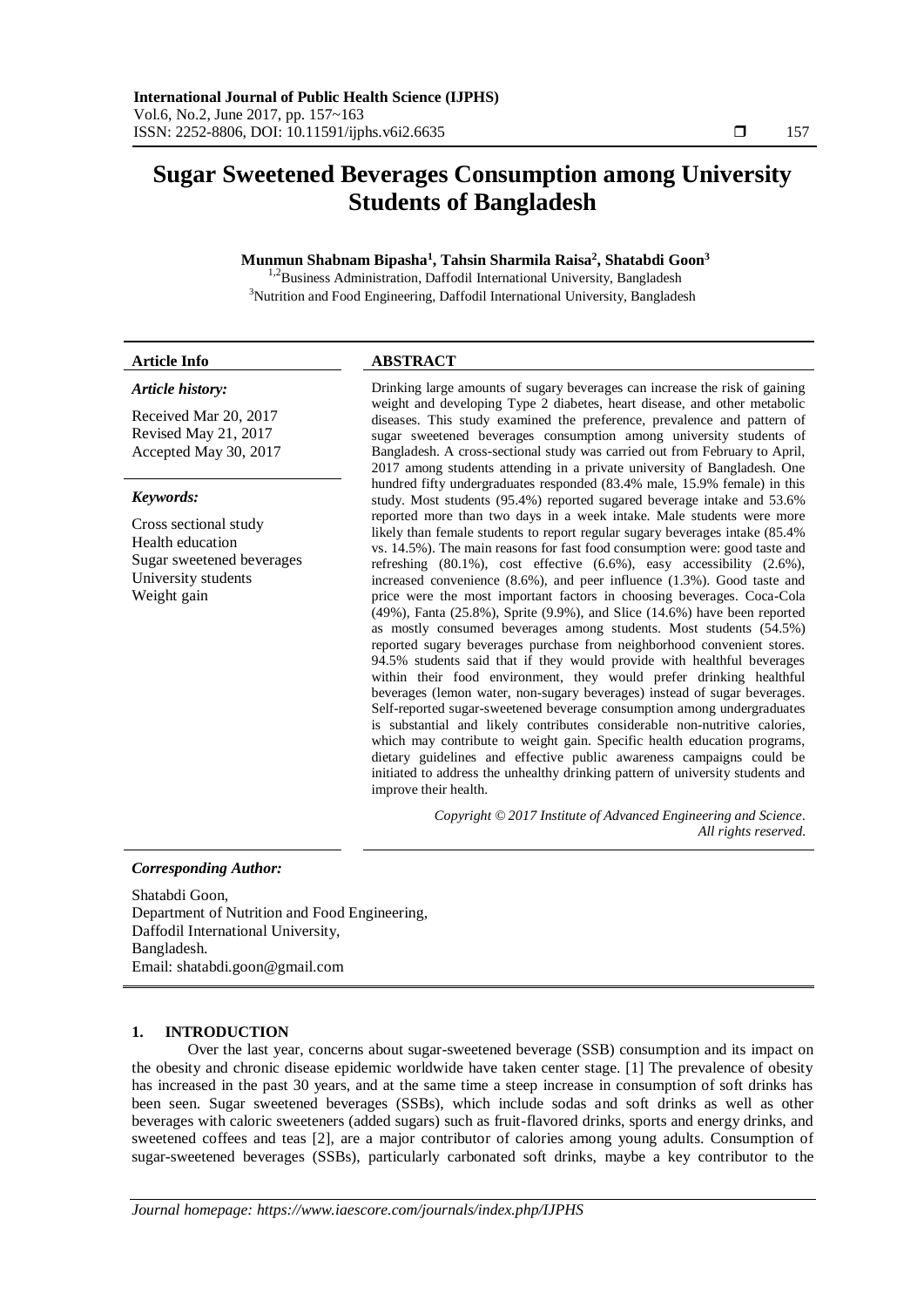epidemic of overweight and obesity, by virtue of these beverages' high added sugar content, low satiety, and incomplete compensation for total energy [3]. SSBs are considered high-glycemic index liquids that increase post-prandial blood glucose levels, decrease insulin sensitivity, and decrease satiety levels-resulting in overeating [4]. Prior research on SSB intake in adults and children has linked its consumption with obesity, diabetes, and several demographics such as race, gender, age, and socioeconomic background. The majority of the prospective studies found positive associations between intake of calorically sweetened beverages and obesity [5]. In a meta-analysis of 88 studies, an association between soft drink consumption and increased energy intake and body weight has been found [6]. In a separate study, increased consumption of SSBs was associated with higher total and abdominal obesity in US adults aged 20-39 years [7]. The higher intake of SSBs was linked to higher energy intake, added sugars and carbohydrates, as well as a lower intake of fiber, orange juice, and low fat milk and with an increased risk of several medical problems (e.g., diabetes, obesity) [6-8]. Although there are limited studies regarding SSB by young adults attending college, those that exist propose that a majority of students consume SSBs. West et al (2009) found that 95% of college students reported consuming SSBs in the past month and 65% of students consume SSBs on a daily basis. Further, men were more frequent consumers compared to women [9]. Increased portion sizes and fast food consumption are typical dietary behaviors of college students; these factors have been linked to increased SSB consumption. In the past 30 years, SSB consumption has increased in all ages from multiple sources including vending machines, restaurants, fast-food establishments, and grocery stores and supermarkets [10].

The purpose of this study was to examine sugar sweetened beverage intake patterns among university students. Specifically, this study will explore the days per week SSBs are consumed and factors associated with sugar sweetened beverages consumption. The specific aims of this study are to: a) examine the daily and weekly SSB consumption patterns by young adults attending university; b) examine the relationship between ages, gender, body weight, height with SSB consumption patterns; c) explore the factors associated with sugary beverages consumption. The question that has been examined in this study are: 1) Why do you drink SSBs? Do you drink SSBs for their taste appeal, availability, or pricing? 2) Do you wish to either decrease your SSB consumption or live a healthier lifestyle? 3) Do you understand the health consequences associated with drinking SSBs. 4) If you would provide with healthful beverages instead of sugar sweetened beverages, which one you would prefer.

It is ostensible that young adults are vulnerable to weight gain and weight gain while attending college can be significant. Various interrelated factors impact the health and health behaviors and attitudes of this age group. It is important to recognize the contribution of SSBs to calories and sugars that lead to this weight gain and resulting health concerns. If consumption patterns exceed recommendations, reducing SSB intake may be one simplistic behavior change to impact dietary behaviors to reduce obesity prevalence among young. By promoting healthful dietary patterns in college students, healthier lifestyle patterns are established in adulthood and perhaps future generations. Little of the research on SSB intake has examined consumption patterns of SSBs by college students, despite the vulnerabilities of this population to weight gain [11]. This study addressed some of these gaps and limitations by focusing on SSB consumption by young adults, specifically university students.

# **2. MATERIALS AND METHODS**

A cross-sectional study was carried out from February to April, 2017 among students attending one established private university of Bangladesh situated in Dhanmondi, Dhaka: Daffodil International University. A total number of one hundred and fifty university students within the ages of 18 to 24 were randomly selected from this institution. Undergraduate students at the Daffodil International University at Dhaka, Bangladesh, were approached at the beginning of class and offered an opportunity to volunteer for an anonymous survey. Students who were regular with their class schedule were included in the study, and those who were not regular in that sense were excluded. 126 male students and 24 female students were selected for the interview. All the selected students were made well informed of the study aims and verbal consent was taken for their participation in the study. Interviews were conducted in the classroom and the varsity canteen while they were enjoying their class break. A semi-structured questionnaire was used to collect data regarding age, sex, self-reported weight and height, pocket money per month, meal patterns, sugar sweetened beverages preference, sugar sweetened beverages consumption per week, monthly expenditure on sugar sweetened beverages, sources of sugar sweetened beverages, the cause behind the consumption of sugar sweetened beverages, health complications.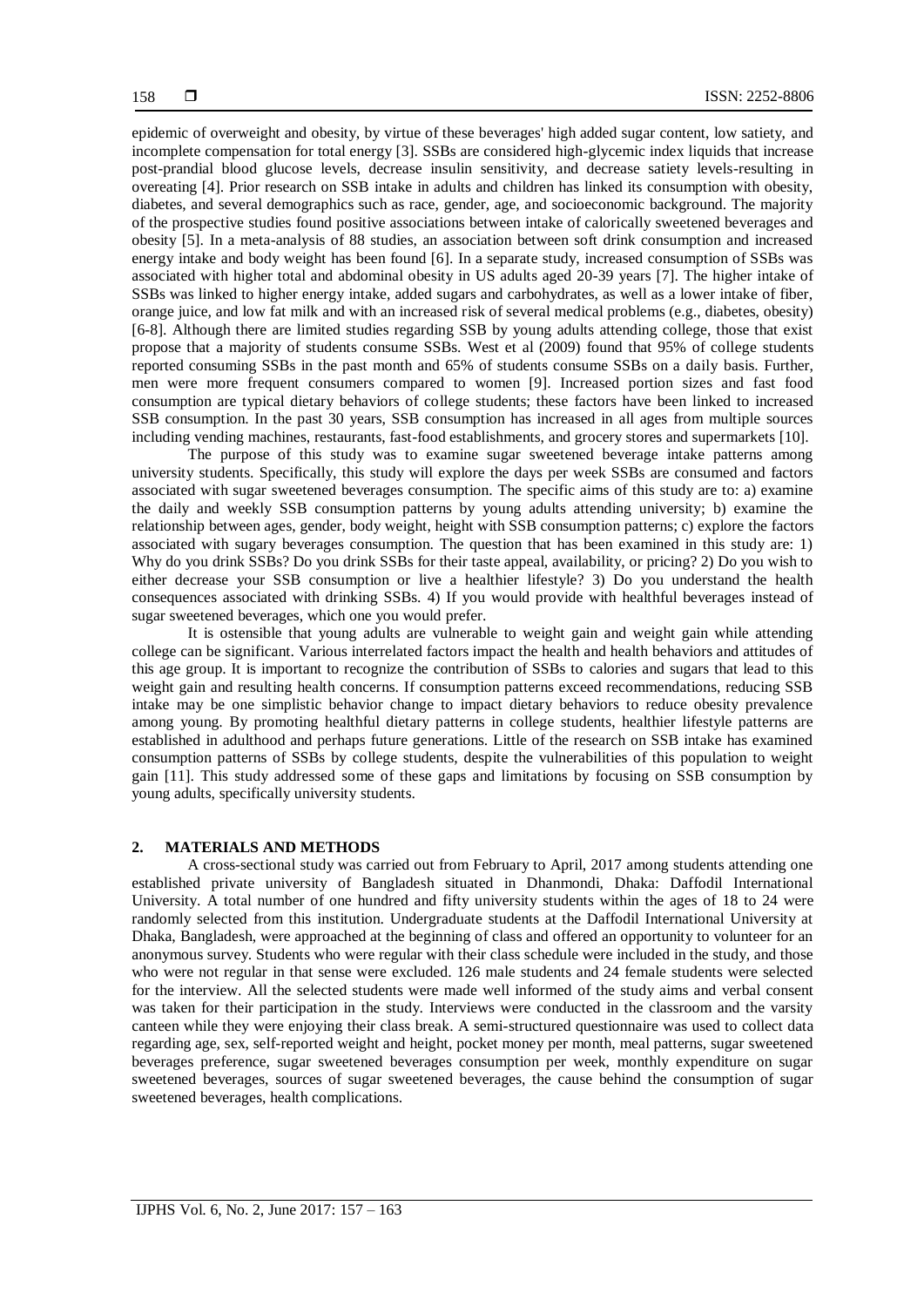# **3. RESULTS AND ANALYSIS**

Mean age of the respondents was 21 years. A total of 144 (95.4%) students reported their preference for sugar sweetened beverages as shown in Table 2 and approximately 53.6% of the respondents mentioned that they consumed sugar sweetened beverages more than two days a week. Male students were more habituated with sugar sweetened beverages consumption compared to female students as shown in Table 6. 123 of the male students (85.4%) preferred sugar sweetened beverages where 21 (14.5%) of female students reported about their preference. The type of sugar sweetened beverages they preferred included Coca-Cola (49%), Fanta (25.8%), Sprite (9.9%) and Slice (14.6%). Average daily caloric intake associated with reported sugared beverages among college students was 560 kcal/d (4 to 5 servings/day across the combined types of sugared beverages) as shown in Table 3. The main reasons for sugar sweetened beverages consumption were: good taste and refreshing (80.1%), cost effective (6.6%), easy accessibility (2.6%), increased convenience (8.6%), and peer influence (1.3%). Most of the students reported to possess around Tk. 3000 in pocket money per month and spent around Tk. 500 of that on sugar sweetened beverages i.e. 16.7% of their pocket money was spent on sugar sweetened beverages each month. Neighborhood convenient stores/outlets and the varsity canteen or local shop were reported to be popular sugar sweetened beverages sources by 54.3% and 45.7% respondents respectively as shown in Table 5. Approximately 95.6% were aware that sugar sweetened beverages contain large amounts of sugar and calories as shown in Table 4. 94.5% students said that they would prefer healthful beverages instead of sugar sweetened beverages if they would provide with those options within their food environment as shown in Table 7. Table 1 shows the detailed habits and patterns of sugar sweetened beverages consumption of the respondents.

Table 1. Characteristics of Respondents and its Relationship with Sugar Sweetened Beverages Consumption

| Characteristics/Beverages                                              | Respondents |
|------------------------------------------------------------------------|-------------|
| Gender                                                                 |             |
| Male                                                                   | 126 (83.4%) |
| Female                                                                 | 24 (15.9)   |
| Sugar Beverage Preference by gender                                    |             |
| Male                                                                   | 123 (85.4%) |
| Female                                                                 | 21 (14.5%)  |
| Sugar Beverage Preference by respondents                               |             |
| Yes                                                                    | 144 (95.4%) |
| N <sub>0</sub>                                                         | 6(4%)       |
| Sugar Beverage Consumption (day/week) (n-150)                          |             |
| 1 day/week                                                             | 37 (24.5%)  |
| 2 days/week                                                            | 32 (21.2%)  |
| More than 2 days/week                                                  | 81 (53.6%)  |
| Reason of Sugar Beverage consumption (n-150)                           |             |
| You feel good and refreshed                                            | 121 (80.1%) |
| It is cost effective                                                   | $10(6.6\%)$ |
| It is available                                                        | $4(2.6\%)$  |
| Convenient/Easy access                                                 | 13(8.6)     |
| Your friends ask to drink (peer influence)                             | $2(1.3\%)$  |
| Types of Beverages consumed (n-150)                                    |             |
| Fanta                                                                  | 39 (25.8%)  |
| Coca Cola                                                              | 74 (49%)    |
| Sprite                                                                 | 15 (9.9%)   |
| Slice                                                                  | 22 (14.6%)  |
| Place of Purchasing Sugar Beverage (n-150)                             |             |
| Local Shop                                                             | 68 (45%)    |
| Market                                                                 | 82 (54.3%)  |
| If provided, preferences for Healthful Drink Consumption ( $n - 150$ ) |             |
| Yes                                                                    | 143 (94.7%) |
| No                                                                     | $7(4.6\%)$  |

| Table 2. Sugar Sweetened Beverage Preferences by Respondents |  |  |  |
|--------------------------------------------------------------|--|--|--|
|                                                              |  |  |  |

| Do you take sugar sweetened beverages? |        |           |         |               |                           |
|----------------------------------------|--------|-----------|---------|---------------|---------------------------|
|                                        |        | Frequency | Percent | Valid Percent | <b>Cumulative Percent</b> |
| Valid                                  | no     |           | 4.0     | 4.0           | 4.0                       |
|                                        | yes    | 144       | 95.4    | 96.0          | 100.0                     |
|                                        | Total  | 150       | 99.3    | 100.0         |                           |
| Missing                                | System |           |         |               |                           |
| Total                                  |        |           | 100.0   |               |                           |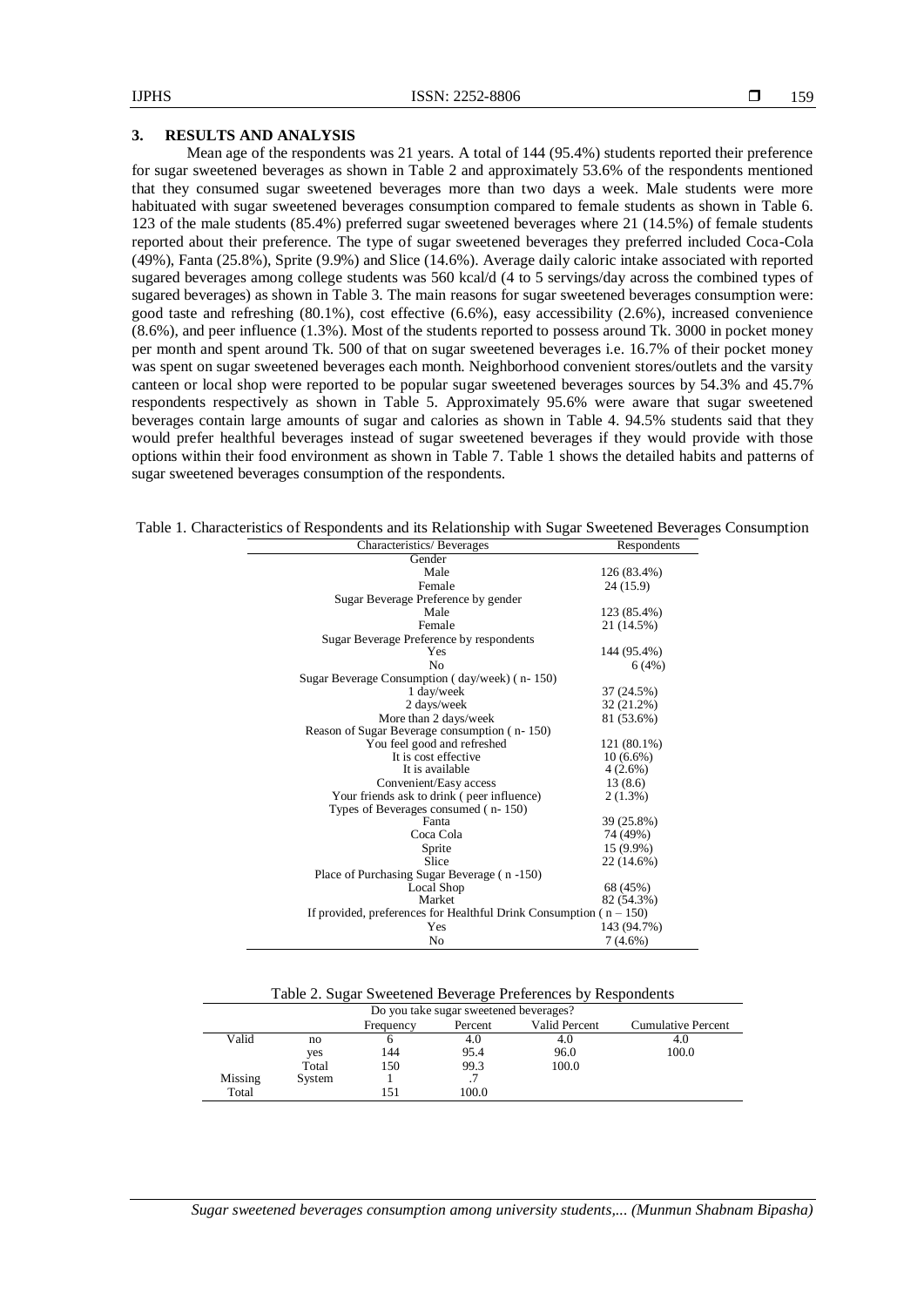| Table 3. Types of Sugar Beverages Consumed by Respondents |           |                                     |         |               |                    |  |
|-----------------------------------------------------------|-----------|-------------------------------------|---------|---------------|--------------------|--|
|                                                           |           | Which beverages do you prefer most? |         |               |                    |  |
|                                                           |           | Frequency                           | Percent | Valid Percent | Cumulative Percent |  |
| Valid                                                     | Fanta     | 39                                  | 25.8    | 26.0          | 26.0               |  |
|                                                           | Coca cola | 74                                  | 49.0    | 49.3          | 75.3               |  |
|                                                           | Sprite    | 15                                  | 9.9     | 10.0          | 85.3               |  |
|                                                           | slice     | 22                                  | 14.6    | 14.7          | 100.0              |  |
|                                                           | Total     | 150                                 | 99.3    | 100.0         |                    |  |
| Missing                                                   | System    |                                     |         |               |                    |  |
| Total                                                     |           | 151                                 | 100.0   |               |                    |  |

Table 4. Point-of -Purchase by Respondents

| From where do you purchase sugar beverages? |            |           |         |               |                           |
|---------------------------------------------|------------|-----------|---------|---------------|---------------------------|
|                                             |            | Frequency | Percent | Valid Percent | <b>Cumulative Percent</b> |
| Valid                                       | local shop | 68        | 45.0    | 45.3          | 45.3                      |
|                                             | market     | 82        | 54.3    | 54.7          | 100.0                     |
|                                             | Total      | 150       | 99.3    | 100.0         |                           |
| Missing                                     | System     |           |         |               |                           |
| Total                                       |            | 151       | 100.0   |               |                           |

Table 5. Factors Associated with Sugar Beverages Consumption by Respondents

| Why do you like to drink sugar beverages? |                                               |           |         |                      |                           |  |
|-------------------------------------------|-----------------------------------------------|-----------|---------|----------------------|---------------------------|--|
|                                           |                                               | Frequency | Percent | <b>Valid Percent</b> | <b>Cumulative Percent</b> |  |
| Valid                                     | you feel good and refreshed                   | 121       | 80.1    | 80.7                 | 80.7                      |  |
|                                           | it is cost effective                          | 10        | 6.6     | 6.7                  | 87.3                      |  |
|                                           | it is available                               | 4         | 2.6     | 2.7                  | 90.0                      |  |
|                                           | convenient/easy access                        | 13        | 8.6     | 8.7                  | 98.7                      |  |
|                                           | your friends ask to drink (peer<br>influence) |           | 1.3     | 1.3                  | 100.0                     |  |
|                                           | Total                                         | 150       | 99.3    | 100.0                |                           |  |
| Missing                                   | System                                        |           | .7      |                      |                           |  |
| Total                                     |                                               | 151       | 100.0   |                      |                           |  |

Table 6. Weekly Consumption Pattern of Sugar Beverages by Respondents

| How many times per week?                                           |             |     |       |       |       |  |  |
|--------------------------------------------------------------------|-------------|-----|-------|-------|-------|--|--|
| Valid Percent<br><b>Cumulative Percent</b><br>Percent<br>Frequency |             |     |       |       |       |  |  |
| Valid                                                              |             | 37  | 24.5  | 24.7  | 24.7  |  |  |
|                                                                    |             | 32  | 21.2  | 21.3  | 46.0  |  |  |
|                                                                    | more than 2 | 81  | 53.6  | 54.0  | 100.0 |  |  |
|                                                                    | Total       | 150 | 99.3  | 100.0 |       |  |  |
| Missing                                                            | System      |     |       |       |       |  |  |
| Total                                                              |             | 151 | 100.0 |       |       |  |  |

Table 7. If Provided with Healthful Beverages, Preference for those Instead of Sugar Beverages by Respondents

| $\log_{\alpha}$ Developed by Respondents                                                     |                                                          |     |            |       |       |  |  |
|----------------------------------------------------------------------------------------------|----------------------------------------------------------|-----|------------|-------|-------|--|--|
| If you would provide with other health drinks, do you prefer to drink those instead of sugar |                                                          |     |            |       |       |  |  |
|                                                                                              |                                                          |     | beverages? |       |       |  |  |
|                                                                                              | Valid Percent Cumulative Percent<br>Percent<br>Frequency |     |            |       |       |  |  |
| Valid                                                                                        | no                                                       |     | 4.6        | 4.7   |       |  |  |
|                                                                                              | yes                                                      | 143 | 94.7       | 95.3  | 100.0 |  |  |
|                                                                                              | Total                                                    | 150 | 99.3       | 100.0 |       |  |  |
| Missing                                                                                      | System                                                   |     |            |       |       |  |  |
| Total                                                                                        |                                                          | 151 | 100.0      |       |       |  |  |

# **4. DISCUSSION**

Over the past 30 years, there has been a marked increase in consumption of SSBs across the globe. [12] To date, many studies have evaluated the relationship between SSB consumption and weight gain or risk of overweight and obesity among adults. For instance, in the US, intake of these beverages which includes the full range of soft drinks, fruit drinks, energy and vitamin water drinks increased from 3.9% of calories in the late 1970's to 50.6% in 2013, representing a 17-fold increase in intake [13, 14].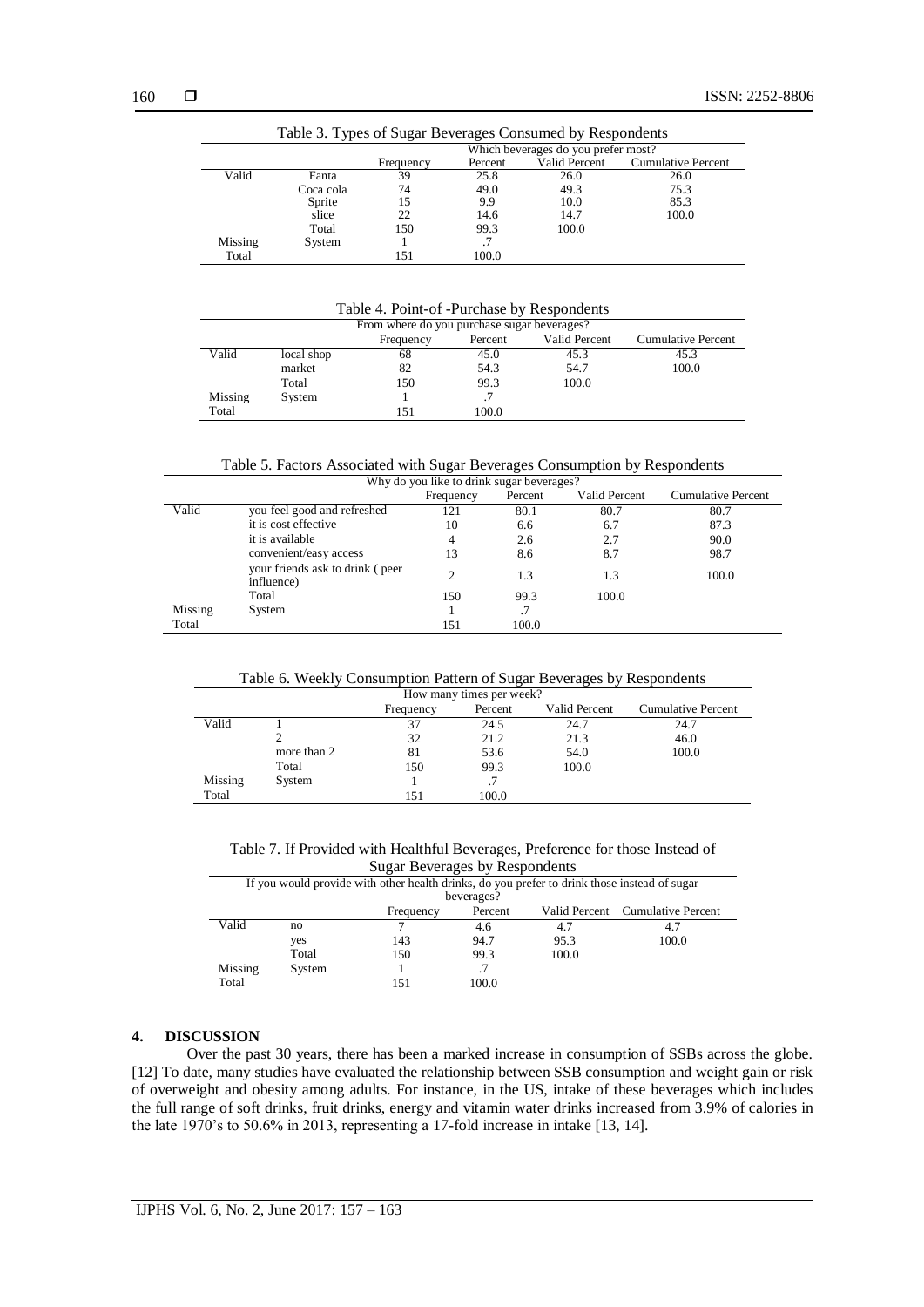This paper reports sugar sweetened beverages consumption habits in young people attending one established private university in Bangladesh. The findings showed that sugar sweetened beverages consumption is becoming more common, and the number of visits to university canteen, neighborhood fast food restaurants, local convenient stores that are the most common sources of sugar sweetened beverages is growing even more rapidly. Sugar sweetened beverages are especially popular among the younger generation. Most of the university students prefer sugary beverages. Undergraduate reported substantial sugared beverage consumption, with fully 95.4% reporting regular consumption and 53.6% reporting more than two days week consumption. Average daily caloric intake associated with reported sugared beverages among college students was 560 kcal/d (4 to 5 servings/d across the combined types of sugared beverages). Thus, concerns that sugar-sweetened beverages may represent a significant source of energy consumption that could contribute to weight gain and escalating obesity rates among children and adolescents [15-17] should clearly be extended to undergraduate populations.

Preference for sugar sweetened beverages among young people and adolescents was also found in other countries [8-10]. In a study, most students (95%) reported sugared beverage intake in the past month, and 65% reported daily intake [8]. Similarly in our study, most students (95.4%) reported sugared beverage intake and 53.6% reported daily consumption in this study. In a study, Men reported significantly higher intake of sugar-sweetened beverages than women  $(74\%$  vs. 61%, p=0.035), with almost one-half of male college students reporting that they consumed soda daily and one-third reporting consumption of two or more sugar sweetened sodas daily [8]. This higher level may reflect what can be assumed to be higher body weights or may reflect a proportionally higher intake than that seen among women. Studies of younger adolescents have also reported greater soda intake among men than women, even when accounting for differences in body weight [18, 19]. In our study, male students were more likely than female students to report regular sugary beverages intake (85.4% vs. 14.5%). In a study, soda was the most common sugarsweetened beverage that had been reported by college students [8]. In our study, Coca-Cola (49%), Fanta (25.8%), Sprite (9.9%) and Slice (14.6%) has been reported as mostly consumed beverages among students.

In a study, mean estimated caloric intake from combined types of sugar-sweetened beverages was 543 kcal/d. In this study, average daily caloric intake associated with reported sugared beverages among university students was 560 kcal/d (4 to 5 servings/d across the combined types of sugared beverages). Recent interventions to reduce soda consumption among children have shown initial efficacy in reducing obesity levels [20] and may provide helpful models that can be extended to weight gain prevention efforts targeted at college-age populations. Weight gain prevention programs have not been empirically examined in undergraduate populations, although weight gain among students in college is common [21-23], and weight gain during young adulthood may be particularly detrimental to later health [24]. 94.5% students said that if they would provide with healthful beverages within their food environment, they prefer drinking healthful beverages (lemon water, non-sugary beverages) instead of sugar beverages. Thus, a weight gain prevention program that focused on reductions in sugared beverage consumption might be attractive to undergraduate students.

In this study, most students (54.5%) reported sugary beverages purchase from neighborhood convenient stores. Environmental interventions to reduce availability of sugared soda have also been suggested for children and adolescents [25, 26]. Such approaches merit consideration for university campuses also. Modifications to point-of-purchase messages in a university food service setting have been shown to have a beneficial impact on food purchases [27], indicating that altering college environments to reduce exposure to sugared-sweetened beverages holds promise for decreasing intake of sugar-sweetened beverages. A study conducted by Islam &Ul-lah [28] identified brand reputation, accessibility, taste, cost, quality, food hygiene, and fat and cholesterol level as the factors related to fast food and soft drinks preferences by the university students in Bangladesh. Similarly, in our study, the main reasons for sugar sweetened beverages consumption were: good taste and refreshing (80.1%), cost effective (6.6%), easy accessibility (2.6%), increased convenience (8.6%), and peer influence (1.3%).

Sugar sweetened beverages are energy dense foodstuffs that are heavily marketed to adolescents, and are likely to be important in terms of risk of obesity [29]. A dramatic increase in diabetes and other obesity related diseases has been observed in parallel with sugar sweetened beverages consumption [30, 31]. In the long run, this will increase healthcare costs and will stretch the limited available resources allocated to healthcare. Moreover, students spent approximately one third of their pocket money on sugar sweetened beverages, which put extra economic burden on the parents of the university students. It was indicated in this study that most of the sugar sweetened beverages consumers are well informed about the negative effects associated with consumption, but they were still reported to have sugar sweetened beverages at a regular basis without considering their health complications. The younger generations are getting addicted to sugar sweetened beverages, which indicates a serious public health concern and urgent action should be taken to tackle this public health problem [32-34].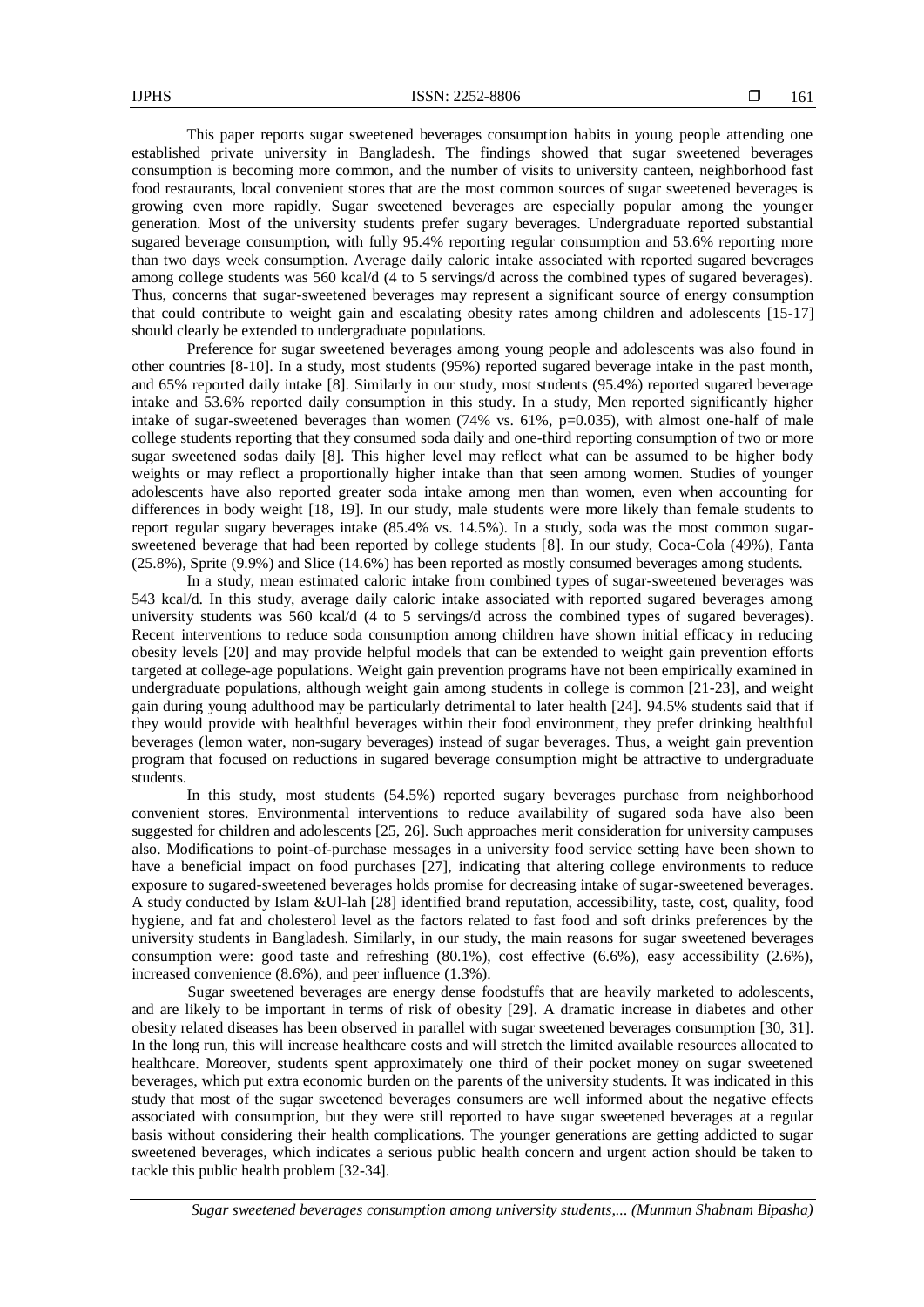## **5. STUDY LIMITATION**

Our study has several limitations. The data was self -reported and the study is cross-sectional which does not infer causal relationships. Furthermore, we examined only one private university in the Capital city; this data should only be generalized cautiously for public universities or universities outside Dhaka city.

#### **6. CONCLUSION**

Obesity and associated health co-morbidities are a serious public health concern. Sugar sweetened beverages, typically containing sucrose, high-fructose corn syrup, or fruit juice concentrates, may lead to weight gain through the high added sugar content, low satiety, and potential incomplete compensation for total energy, leading to increased energy intake. Educating young university students to limit SSB intake and practice other healthy behaviors could significantly impact their physical and mental health. Specific health education programs, dietary guidelines and effective public awareness campaigns could be initiated to address the unhealthy lifestyle of university students and to improve their health. A combined initiative from families, universities, public health experts and the government is much needed to tackle this public health problem. University food outlets should be encouraged to provide a greater range of healthy beverages for the students.

#### **ACKNOWLEDGEMENTS**

We would like to thanks our honorable professors, colleagues and friends for supporting us to initiate the study subject. We are also grateful to those students who cooperated with us to conduct the interview.

#### **REFERENCES**

- [1] [J. A. Welsh,](https://www.ncbi.nlm.nih.gov/pubmed/?term=Welsh%20JA%5BAuthor%5D&cauthor=true&cauthor_uid=23974767) *et al.*, "The sugar-sweetened beverage wars: public health and the role of the beverage industry," *[Curr](https://www.ncbi.nlm.nih.gov/entrez/eutils/elink.fcgi?dbfrom=pubmed&retmode=ref&cmd=prlinks&id=23974767) Opin Endocrinol Diabetes Obes*[, vol/issue: 20\(5\), pp. 401–406,](https://www.ncbi.nlm.nih.gov/entrez/eutils/elink.fcgi?dbfrom=pubmed&retmode=ref&cmd=prlinks&id=23974767) 2013.
- [2] Institute of Medicine, "Accelerating progress in obesity prevention: solving the weight of the nation," Washington, DC: National Academies of Science, 2012.
- [3] Malik V. S., *et al.*, "Intake of sugar-sweetened beverages and weight gain: a systematic review," *Am J Clin Nutr*., vol. 84, pp. 274–288,2006.
- [4] Olsen N. J. and Heitmann B. L., "Intake of calorically sweetened beverages and obesity," *Obes Rev,* vol. 10, pp. 68–75, 2009.
- [5] Schulze M. B., *et al*., "Sugar-sweetened beverages, weight gain, and incidence of type 2 diabetes in young and middle-aged women," *J Am Med Assoc*., vol. 292, pp. 927–934,2004.
- [6] Vartanian L. R., *et al.*, "Effects of soft drink consumption on nutrition and health: a systematic review and metaanalysis," *Am J Public Health,* vol. 97, pp. 667–675, 2007.
- [7] [P. Mirmiran,](https://www.ncbi.nlm.nih.gov/pubmed/?term=Mirmiran%20P%5BAuthor%5D&cauthor=true&cauthor_uid=26225136) *et al.*, "Consumption of sugar sweetened beverage is associated with incidence of metabolic syndrome in Tehranian children and adolescents," *[NutrMetab \(Lond\),](https://www.ncbi.nlm.nih.gov/pmc/articles/PMC4518610/)* vol. 12, pp. 25, 2015.
- [8] [West D. S.,](https://www.ncbi.nlm.nih.gov/pubmed/?term=West%20DS%5BAuthor%5D&cauthor=true&cauthor_uid=17062813) *et al.*, "Self-reported sugar-sweetened beverage intake among college students," *[Obesity \(Silver](https://www.ncbi.nlm.nih.gov/pubmed/17062813) [Spring\)](https://www.ncbi.nlm.nih.gov/pubmed/17062813)*, vol/issue: 14(10), pp. 1825-31, 2006.
- [9] C. D. Rehm, *et al*., "Demographic and behavioral factors associated with daily sugar-sweetened soda consumption in New York City adults," *Journal of Urban Health: Bulletin of the New York Academy of Medicine*, vol/issue: 85(3), pp. 375-384, 2008.
- [10] S. Harrington, "The role of sugar-sweetened beverage consumption in adolescent obesity: A review of literature," *The Journal of School Nursing*, 2008.
- [11] <https://kb.osu.edu/dspace/handle/1811/54653>
- [12] V. S. [Malik,](https://www.ncbi.nlm.nih.gov/pubmed/?term=Malik%20VS%5BAuthor%5D&cauthor=true&cauthor_uid=20308626) *et al.*, "Sugar sweetened beverages, obesity, type 2 diabetes and cardiovascular disease risk," *Circulation,* [vol/issue: 121\(11\), pp. 1356–1364, 2010.](https://www.ncbi.nlm.nih.gov/entrez/eutils/elink.fcgi?dbfrom=pubmed&retmode=ref&cmd=prlinks&id=20308626)
- [13] Kit B. K., *et al.*, "Trends in sugar-sweetened beverage consumption among youth and adults in the United States: 1999–2010," *Am J ClinNutr*, vol. 98, pp. 180–8, 2013.
- [14] Rivera J. A., *et al.*, "Consumo de bebidas para unavidasaludable: Recomendaciones para la población (Beverage consumption for a healthy life: recommendations for the Mexican population)," *Salud Publica Mexico,* vol. 50, pp. 173–195, 2008.
- [15] Dietz W., "Sugar-sweetened beverages, milk intake, and obesity in children and adolescents," *J Pediatr,* vol. 148, pp. 152– 4, 2006.
- [16] Berkey C. S., *et al.*, "Sugar-added beverages and adolescent weight change," *Obes Res*., vol. 12, pp. 778 88, 2004.
- [17] Troiano R., *et al.*, "Energy and fat intakes of children and adolescents in the United States: Data from the National Health and Nutrition Examination Surveys," *Am J ClinNutr*., vol. 72, pp. 1343–53S, 2000.
- [18] Forshee R. A. and Storey M. L., "Total beverage consumption and beverage choices among children and